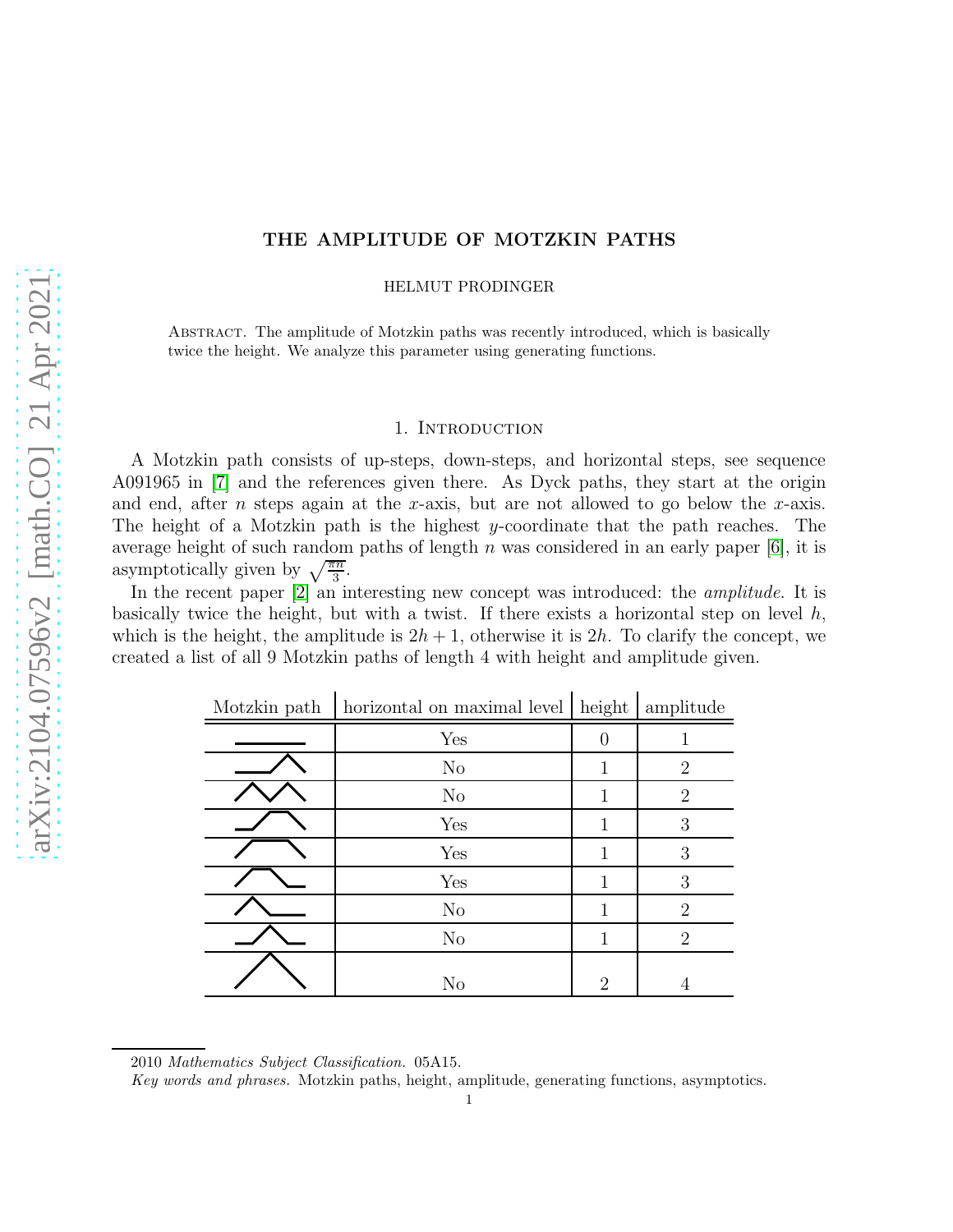#### 2 H. PRODINGER

The goal of this paper is to investigate this new parameter; in the next section, generating functions will be given, in the following section explicit enumerations, involving trinomial coefficients  $\binom{n,3}{k}$  $\binom{k}{k} = [t^k](1+t+t^2)^n$  (notation following Comtet's book [\[1\]](#page-6-3)). In the last section, the intuitive result that the average amplitude is about twice the average height, is confirmed, and then it will be shown, that, asymptotically, there are about as many Motzkin paths with/without horizontal steps on the maximal level.

#### 2. Generating functions

Let

$$
M^{\leq h}(z) = \sum_{n\geq 0} \text{[number of Motzkin paths of length } n \text{ and height } \leq h] z^n.
$$

For the computation, let  $f_i = f_i(z)$  be the generating function of Motzkin-like paths, bounded by height  $h$ , but ending at level i. Distinguishing the last step, we get

$$
f_0 = 1 + z f_0 + z f_1, \quad f_i = z f_{i-1} + z f_i + z f_{i+1} \text{ for } 0 < i < h, \quad f_h = z f_{h-1} + z f_h.
$$

This system is best written in matrix form:

$$
\begin{pmatrix}\n1-z & -z & 0 & \dots \\
-z & 1-z & -z & 0 & \dots \\
0 & -z & 1-z & -z & 0 & \dots \\
\vdots & \vdots & \ddots & \vdots & \vdots \\
z & -z & 1-z\n\end{pmatrix}\n\begin{pmatrix}\nf_0 \\
f_1 \\
f_2 \\
\vdots \\
f_h\n\end{pmatrix} = \begin{pmatrix}\n1 \\
0 \\
0 \\
\vdots \\
0\n\end{pmatrix}
$$

Let  $D_n$  be the determinant of the system matrix, with n rows and columns. Using Cramer's rule to solve a linear system, one finds

$$
M^{\leq h}(z) = f_0 = \frac{D_h}{D_{h+1}}.
$$

Expanding the determinant along the first row, we get the recursion  $D_n = (1 - z)D_{n-1}$  $z^2 D_{n-2}$ , and  $D_1 = 1 - z$ ,  $D_0 = 1$ . Solving,

$$
D_n = \frac{1}{\sqrt{1 - 2z - 3z^2}} \left[ \left( \frac{1 - z + \sqrt{1 - 2z - 3z^2}}{2} \right)^{n+1} - \left( \frac{1 - z - \sqrt{1 - 2z - 3z^2}}{2} \right)^{n+1} \right].
$$

If one deals with enumeration of Motzkin-like objects, the substitution  $z = \frac{v}{1+v}$  $\frac{v}{1+v+v^2}$  makes the expressions prettier:

$$
D_n = \frac{1}{1 - v^2} \frac{1 - v^{2n+2}}{(1 + v + v^2)^n}
$$

and further

$$
M^{\leq h}(z) = f_0 = \frac{D_h}{D_{h+1}} = (1 + v + v^2) \frac{1 - v^{2h+2}}{1 - v^{2h+4}}.
$$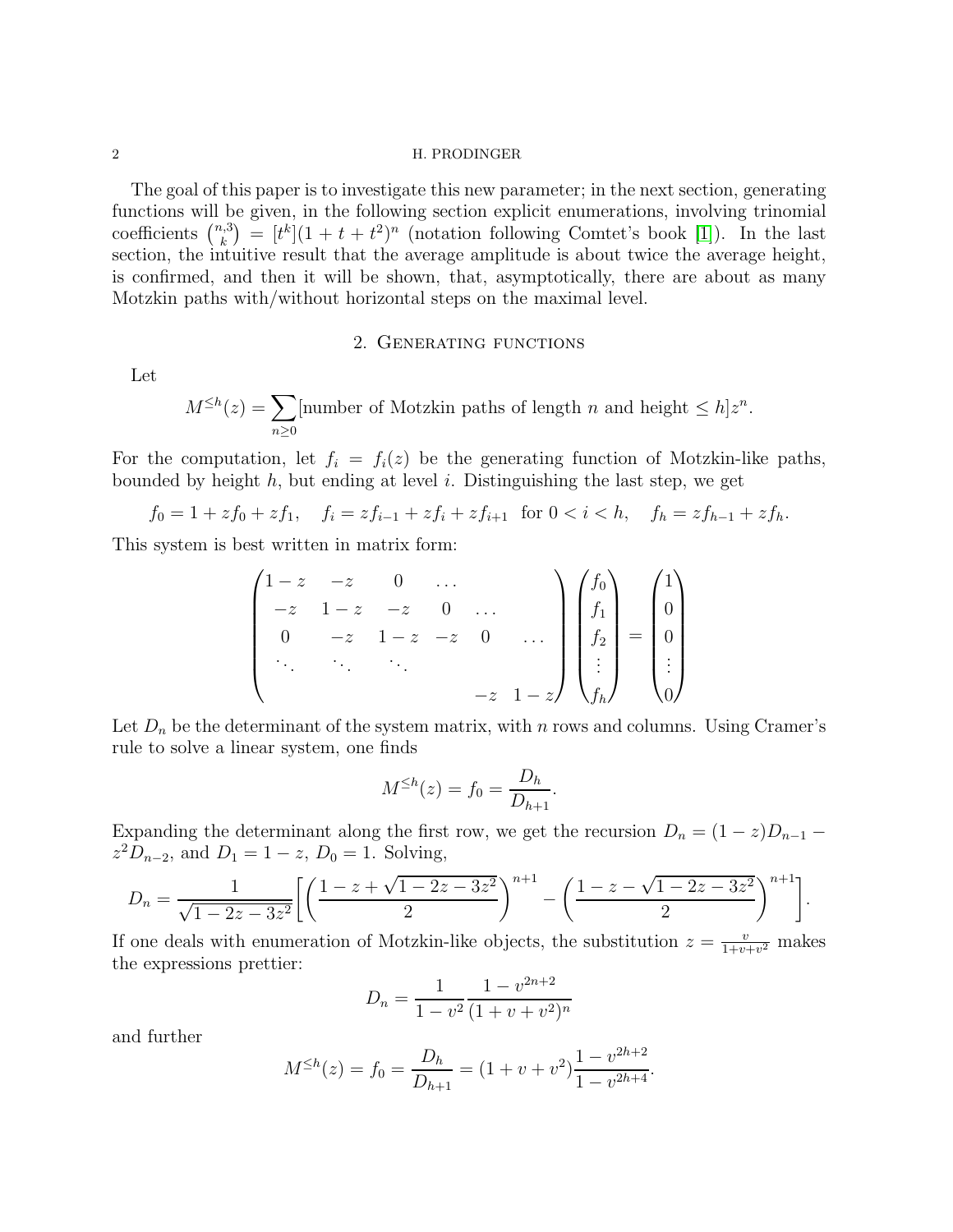Now let  $N^{\leq h}(z)$  be the generating function of Motzkin paths of height  $\leq h$ , but where horizontal steps on level  $h$  are forbidden. The system to compute this is quite similar:

$$
\begin{pmatrix}\n1-z & -z & 0 & \dots \\
-z & 1-z & -z & 0 & \dots \\
0 & -z & 1-z & -z & 0 & \dots \\
\vdots & \vdots & \ddots & \vdots & \vdots \\
z & -z & 1\n\end{pmatrix}\n\begin{pmatrix}\ng_0 \\
g_1 \\
g_2 \\
\vdots \\
g_h\n\end{pmatrix} =\n\begin{pmatrix}\n1 \\
0 \\
0 \\
\vdots \\
0\n\end{pmatrix}
$$

The only difference in the matrix is the entry in the last row, written in boldface. Let  $D_n^*$ be the determinant of this system matrix, with  $n$  rows and columns. Again,

$$
N^{\leq h}(z) = g_0 = \frac{D_h^*}{D_{h+1}^*}.
$$

Expanding the matrix along the last row, we find

$$
D_n^* = D_{n-1} - z^2 D_{n-2} = \frac{1}{1 - v} \frac{1 - v^{2n+1}}{(1 + v + v^2)^n}
$$

and

$$
N^{\leq h}(z) = g_0 = \frac{D_h^*}{D_{h+1}^*} = (1 + v + v^2) \frac{1 - v^{2h+1}}{1 - v^{2h+3}}.
$$

Now let us consider

$$
M^{\leq h}(z) - N^{\leq h}(z).
$$

There is obviously a lot of cancellation going on. The objects which are still counted, have height  $= h$ , and *have* horizontal steps on level h. That is one of the two quantities that we wanted to compute, and we get

$$
\text{Horiz}_h(z) = (1 + v + v^2) \frac{1 - v^{2h+2}}{1 - v^{2h+4}} - (1 + v + v^2) \frac{1 - v^{2h+1}}{1 - v^{2h+3}}
$$

$$
= (1 + v + v^2)(1 - v^{-2}) \left[ \frac{v^{2h+4}}{1 - v^{2h+4}} - \frac{v^{2h+3}}{1 - v^{2h+3}} \right].
$$

Similarly, considering  $N^{\leq h}(z) - M^{\leq h-1}(z)$ , we find that only objects are counted that have height  $= h$ , and no horizontal steps on level h. Thus

No-Horiz<sub>h</sub>(z) = 
$$
(1 + v + v^2) \left[ \frac{1 - v^{2h+1}}{1 - v^{2h+3}} - \frac{1 - v^{2h}}{1 - v^{2h+2}} \right]
$$
  
 =  $(1 + v + v^2)(1 - v^{-2}) \left[ \frac{v^{2h+3}}{1 - v^{2h+3}} - \frac{v^{2h+2}}{1 - v^{2h+2}} \right].$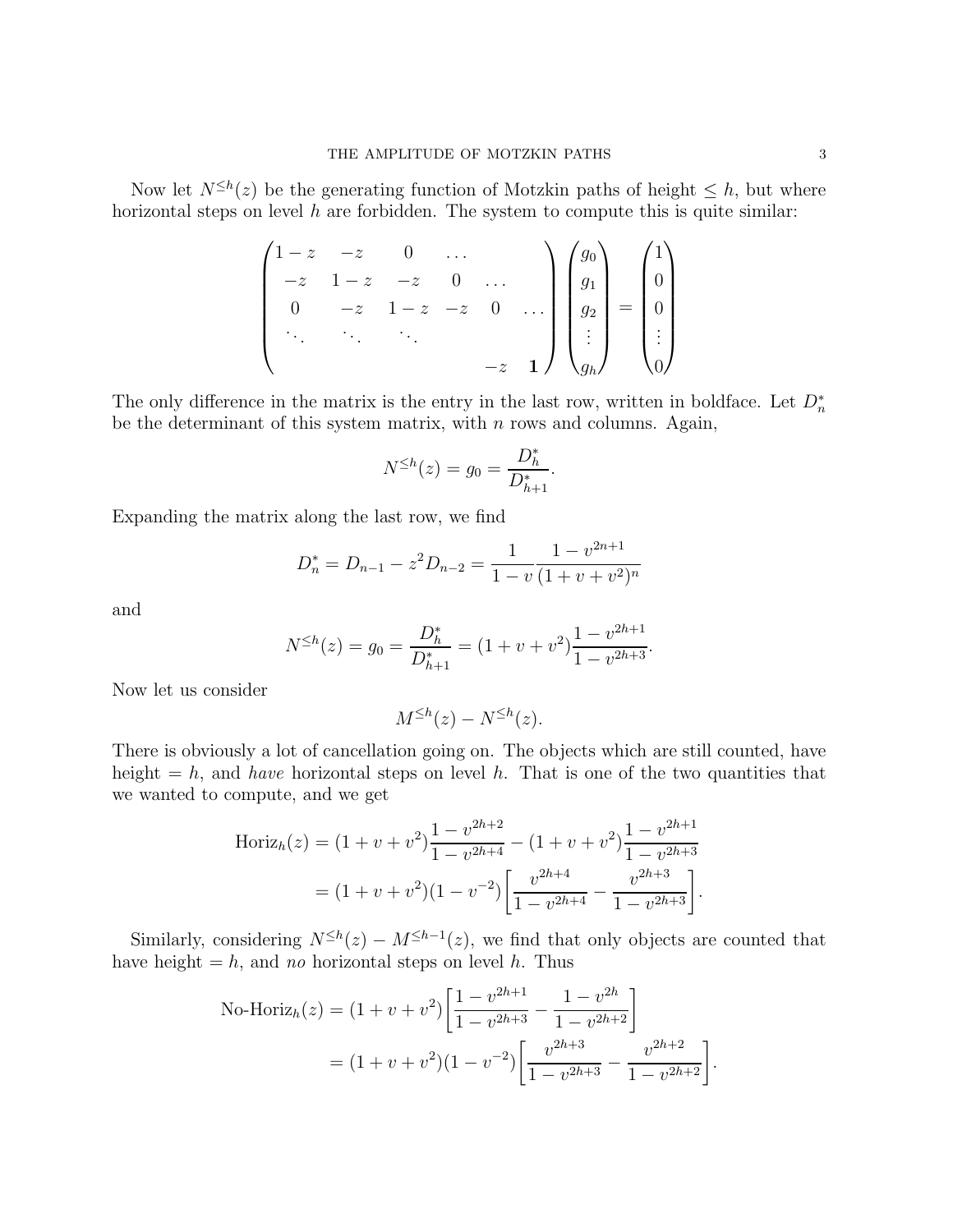As a check, we get

$$
\text{Horiz}_h(z) + \text{No-Horiz}_h(z) = (1 + v + v^2)(1 - v^{-2}) \left[ \frac{v^{2h+4}}{1 - v^{2h+4}} - \frac{v^{2h+2}}{1 - v^{2h+2}} \right]
$$

$$
= M^{\leq h}(z) - M^{\leq h-1}(z) = M^{=h}(z).
$$

# 3. Explicit enumerations

All our generating functions contain the term

$$
(1 + v + v2)(1 - v-2)\frac{v^{2h+a}}{1 - v^{2h+a}} = (1 + v + v2)(1 - v-2)\sum_{k \ge 1} vk(2h+a)
$$

for various values of a. We show how to compute the coefficient of  $z^n$  in this. It will be done using contour integration. The contour is a small circle in the  $z$ -plane or  $v$ -plane.

$$
[zn](1 + v + v2)(1 - v-2)\frac{v^{2h+a}}{1 - v^{2h+a}} = \frac{1}{2\pi i} \oint \frac{dz}{z^{n+1}} (1 + v + v2)(1 - v-2) \sum_{k\geq 1} v^{k(2h+a)}
$$
  
= 
$$
\frac{1}{2\pi i} \oint \frac{dv(1 - v2)}{(1 + v + v2)2} \frac{(1 + v + v2)n+1}{vn+1} (1 + v + v2)(1 - v-2) \sum_{k\geq 1} v^{k(2h+a)}
$$
  
= 
$$
-\sum_{k\geq 1} [vn+2-k(2h+a)](1 - v2)2(1 + v + v2)n
$$
  
= 
$$
-\sum_{k\geq 1} \left[ \binom{n,3}{n+2-k(2h+a)} - 2 \binom{n,3}{n-k(2h+a)} + \binom{n,3}{n-2-k(2h+a)} \right].
$$

In this computation, we used the notion of trinomial coefficients:

$$
\binom{n,3}{k} = [t^k](1+t+t^2)^n.
$$

# 4. The average amplitude

Here we compute:

$$
\sum_{h\geq 0} (2h+1) \text{Horiz}_h(z) + \sum_{h\geq 1} (2h) \text{No-Horiz}_h(z)
$$
  
=  $(1+v+v^2)(1-v^{-2}) \sum_{h\geq 0} (2h+1) \left[ \frac{v^{2h+4}}{1-v^{2h+4}} - \frac{v^{2h+3}}{1-v^{2h+3}} \right]$   
+  $(1+v+v^2)(1-v^{-2}) \sum_{h\geq 0} (2h) \left[ \frac{v^{2h+3}}{1-v^{2h+3}} - \frac{v^{2h+2}}{1-v^{2h+2}} \right]$   
=  $-(1+v+v^2)(1-v^{-2}) \sum_{h\geq 0} \frac{v^{2h+3}}{1-v^{2h+3}}$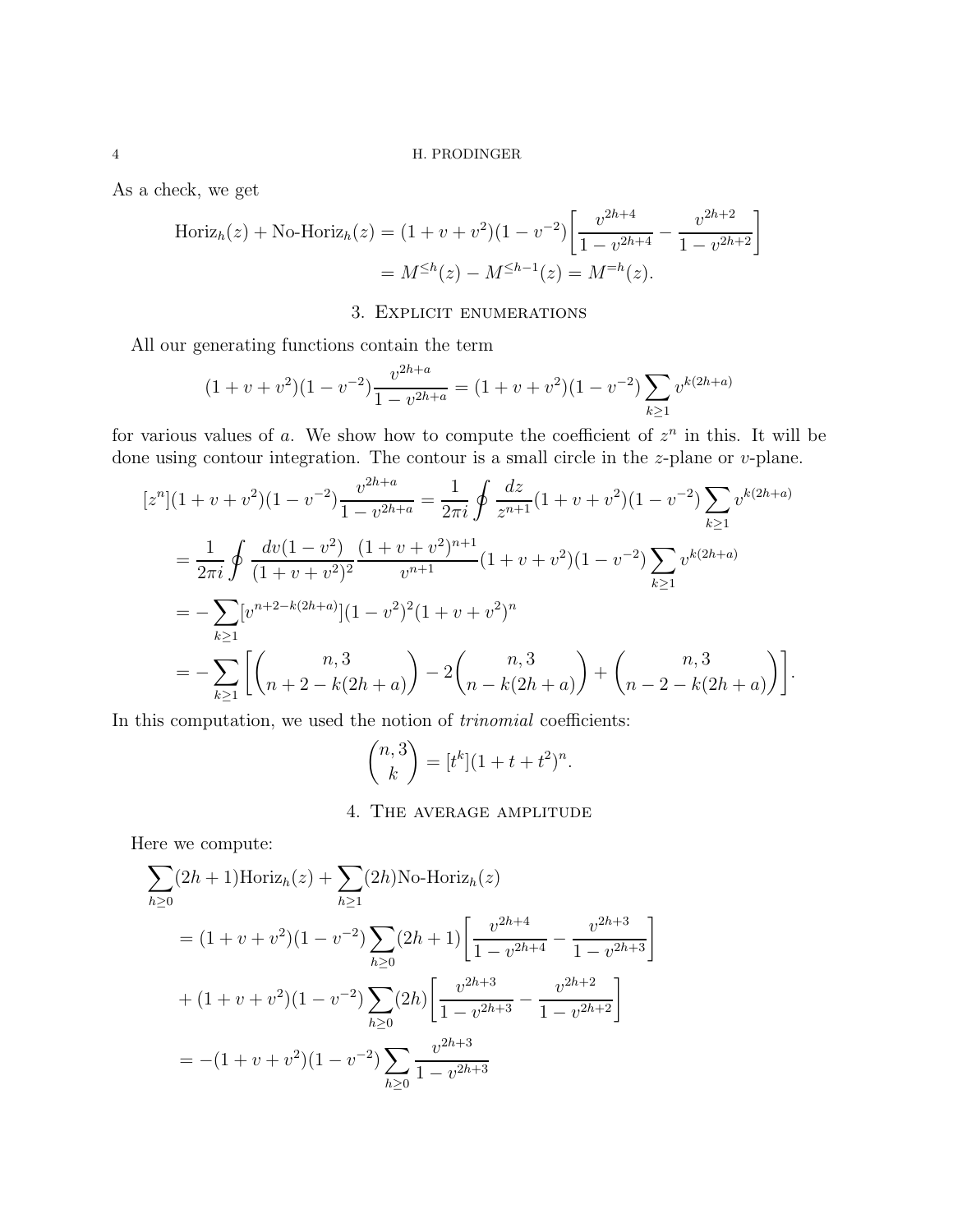+ 
$$
(1 + v + v^2)(1 - v^{-2}) \sum_{h \ge 0} (2h + 1) \frac{v^{2h+4}}{1 - v^{2h+4}}
$$
  
\n-  $(1 + v + v^2)(1 - v^{-2}) \sum_{h \ge 0} (2h + 2) \frac{v^{2h+4}}{1 - v^{2h+4}}$   
\n=  $-(1 + v + v^2)(1 - v^{-2}) \sum_{h \ge 0} \frac{v^{2h+3}}{1 - v^{2h+3}} - (1 + v + v^2)(1 - v^{-2}) \sum_{h \ge 1} \frac{v^{2h+2}}{1 - v^{2h+2}}$   
\n=  $-(1 + v + v^2)(1 - v^{-2}) \sum_{h \ge 0} \frac{v^{2h+1}}{1 - v^{2h+1}} + (1 + v + v^2)(1 - v^{-2}) \frac{v}{1 - v}$   
\n-  $(1 + v + v^2)(1 - v^{-2}) \sum_{h \ge 1} \frac{v^{2h}}{1 - v^{2h}} + (1 + v + v^2)(1 - v^{-2}) \frac{v^2}{1 - v^2}$   
\n=  $-(1 + v + v^2)(1 - v^{-2}) \sum_{h \ge 0} \frac{v^{2h+1}}{1 - v^{2h+1}}$   
\n-  $(1 + v + v^2)(1 - v^{-2}) \sum_{h \ge 1} \frac{v^{2h+1}}{1 - v^{2h+1}}$ 

$$
= -(1+v+v^{2})(1-v^{-2})\sum_{h\geq 1}\frac{v^{h}}{1-v^{h}} - \frac{(1+2v)(1+v+v^{2})}{v}.
$$

To find asymptotics from here, we need the local expansion of this generating function around  $v \sim 1$ , or, equivalently,  $z \sim \frac{1}{3}$  $\frac{1}{3}$ . See [\[3\]](#page-6-4) for more explanations of how this method works; it also involves singularity analysis of generating functions [\[4\]](#page-6-5). While this combined approach of Mellin transform and singularity analysis has been used for more than 30 years, we would like to cite [\[5\]](#page-6-6), where many technical details have been worked out in a similar instance. For example, the expansion of the sum that we need is derived there. We combine all the expansions:

$$
\left(6(1-v)+\cdots\right)\left(-\frac{\log(1-v)}{1-v}+\frac{\gamma}{1-v}+\cdots\right)-9+6(1-v)+\cdots=-6\log(1-v)+\cdots
$$

Translating this into the z-world means  $1 - v \sim \sqrt{3}\sqrt{1 - 3z}$ , and then

$$
[z^n] \left( -6 \log(1 - v) \right) \sim [z^n] \left( -6 \log \sqrt{1 - 3z} \right) = 3 \frac{3^n}{n} = \frac{3^{n+1}}{n}
$$

.

The total number of Motzkin paths is

$$
[z^{n}] \frac{1-z-\sqrt{1-2z-3z^{2}}}{2z^{2}} \sim [z^{n}] \left(3-3\sqrt{3}\sqrt{1-3z}\right) \sim 3\sqrt{3} \frac{3^{n}}{2\sqrt{\pi}n^{3/2}}.
$$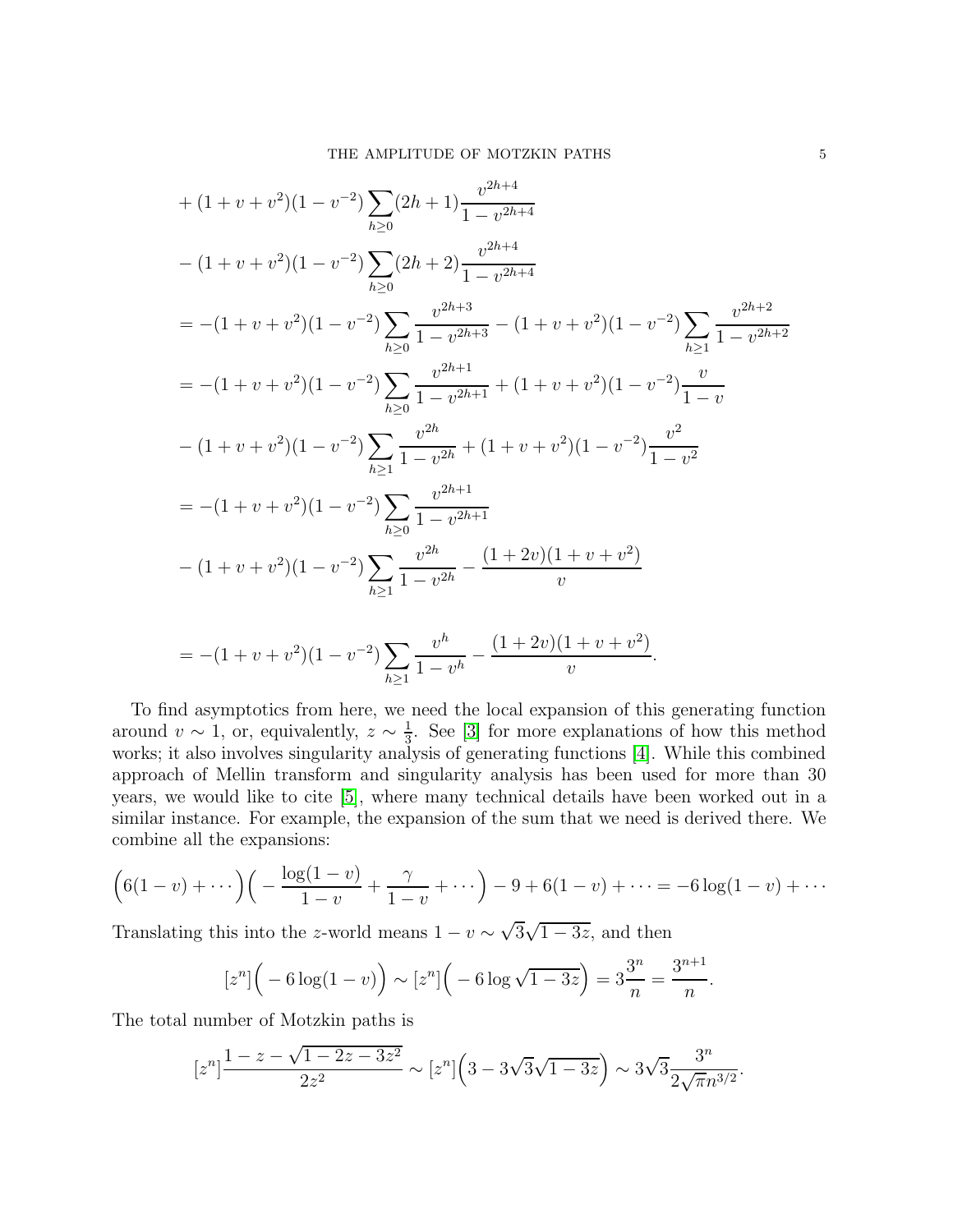## 6 H. PRODINGER

Taking quotients, we get the average amplitude of random Motzkin paths of length  $n$ , which is asymptotic to

$$
2\sqrt{\frac{\pi n}{3}}.
$$

This is about twice as much as the average height of random Motzkin paths, which is what we expected.

Now we consider

$$
\sum_{h\geq 0} \text{No-Horiz}_h(z) = (1+v+v^2)(1-v^{-2}) \sum_{h\geq 0} \left[ \frac{v^{2h+3}}{1-v^{2h+3}} - \frac{v^{2h+2}}{1-v^{2h+2}} \right]
$$
  
=  $(1+v+v^2)(1-v^{-2}) \sum_{h\geq 1} \left[ \frac{v^{2h-1}}{1-v^{2h-1}} - \frac{v^{2h}}{1-v^{2h}} \right] + \frac{(1+v)(1+v+v^2)}{v}$   
=  $(1+v+v^2)(1-v^{-2}) \sum_{h\geq 1} \frac{v^h}{1-v^h}(-1)^{h-1} + \frac{(1+v)(1+v+v^2)}{v}$ 

This needs to be expanded about  $v = 1$ :

$$
(1 + v + v2)(1 - v-2) \sim -6(1 - v) - 3(1 - v)2 + \cdots;
$$
  

$$
\frac{(1 + v)(1 + v + v2)}{v} \sim 6 - 3(1 - v) + \cdots;
$$

for the remaining sum we need the Mellin transform [\[3\]](#page-6-4). Set  $v = e^{-t}$ , and transform

$$
\mathscr{M}\sum_{h\geq 1}\frac{v^h}{1-v^h}(-1)^{h-1}=\mathscr{M}\sum_{h,k\geq 1}e^{-thk}(-1)^{h-1}=\Gamma(s)\zeta(s)^2(1-2^{1-s}).
$$

By the Mellin inversion formula:

$$
\sum_{h\geq 1} \frac{v^h}{1 - v^h} (-1)^{h-1} = \frac{1}{2\pi i} \int_{2 - i\infty}^{2 + i\infty} \Gamma(s)\zeta(s)^2 (1 - 2^{1-s}) t^{-s} ds.
$$

The line of integration will be shifted to the left, and the collected residues constitute the expansion about  $t = 0$ :

$$
\sum_{h\geq 1} \frac{v^h}{1-v^h}(-1)^{h-1} \sim \frac{\log 2}{t} - \frac{1}{4} + \frac{t}{48} \sim \frac{\log 2}{1-v} - \frac{\log 2}{2} - \frac{1}{4} + \cdots
$$

Combining,

$$
\sum_{h\geq 0}
$$
 No-Horiz<sub>h</sub>(z) ~ 6 – 6 log 2 –  $\frac{3}{2}$ (1 – v) + · · · .

But

$$
\frac{1-z-\sqrt{1-2z-3z^2}}{2z^2} = 1+v+v^2 \sim 3-3(1-v)+\cdots.
$$